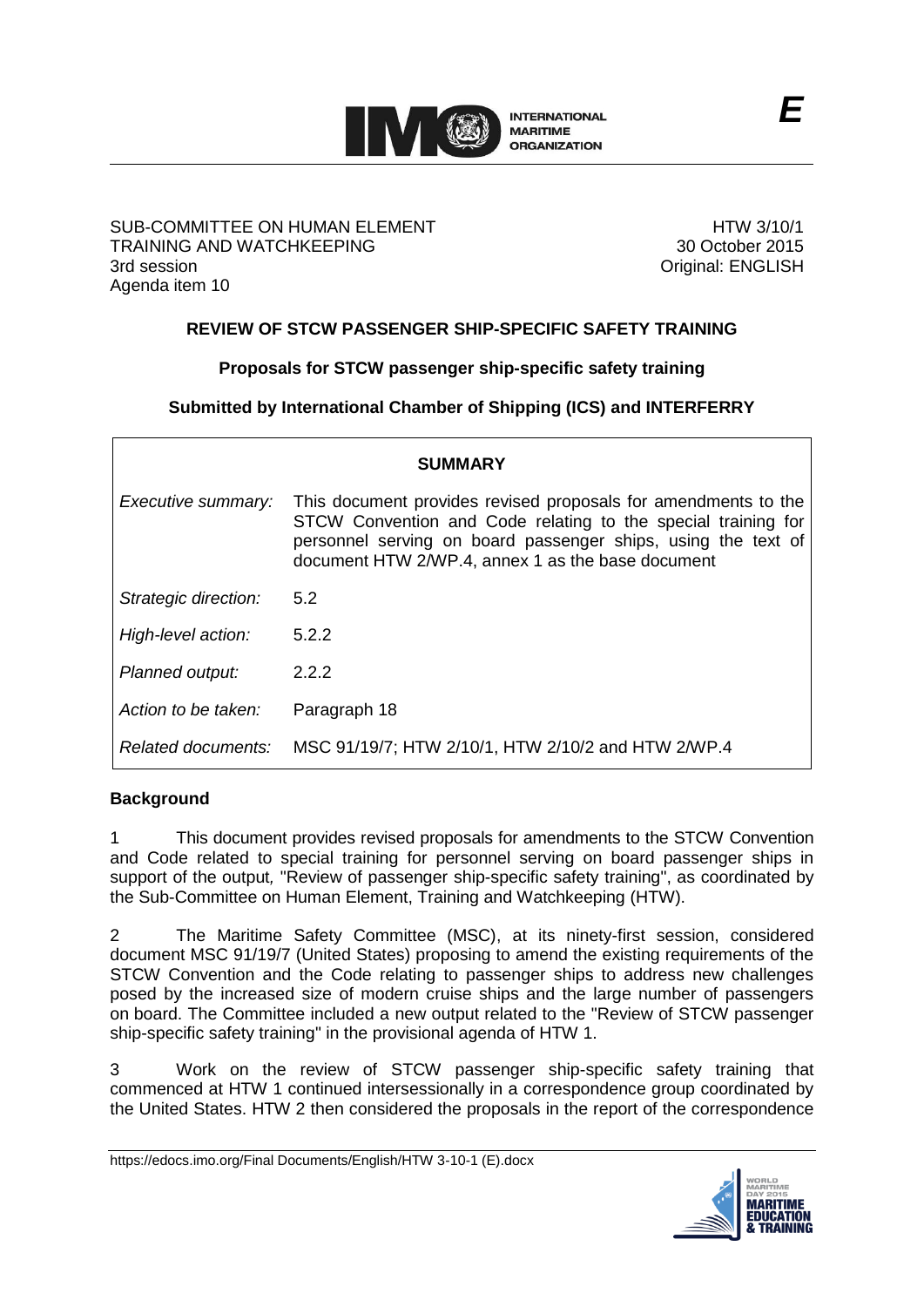group (document HTW 2/10/1). A submission by ICS, CLIA and INTERFERRY (HTW 2/10/2), providing comment on the outcome of the work of the correspondence group, received widespread support, and the annex to HTW 2/10/1 was used as the base document for the discussions in a working group. Owing to time constraints, HTW 2 was not able to complete the work on this output (document HTW 2/WP.4). Accordingly, MSC 95 (MSC 95/22, paragraph 9.7), noting that HTW 2 had invited interested Member governments and international organizations to submit comments and proposals based on the text set out in document HTW 2/WP.4, annex 1, to HTW 3 for consideration, extended the target completion year for the output on "Review of the STCW passenger ship-specific safety training", to 2016.

### **Analysis**

4 Recalling that HTW 2 invited interested Member governments and international organizations to make submissions to HTW 3 taking into account the text set out in document HTW 2/WP.4, annex 1 , the co-sponsors submit revised proposals to assist with the progression and finalization of this output at HTW 3.

5 To progress the work already undertaken, the co-sponsors have focused on the outstanding issues identified at HTW 2, and have sought to propose a set of compromise solutions that address the concerns of all relevant stakeholders. The issues addressed in the revised proposals include the:

- .1 scope of applicability of passenger ship crowd management training;
- .2 approval of passenger ship crowd management training;
- .3 status of section A-V/2, paragraph 2 in the existing requirements; and
- .4 lack of clarity of the scope of applicability of the passenger ship crisis management and human behaviour training.

### **Principles**

6 To also assist with the progression and finalization of this output, the co-sponsors have developed a set of principles that could serve as a guide during discussions at HTW 3, as follows:

- .1 Personnel on passenger ships should be able to contribute to the implementation of emergency plans, instructions and procedures in emergency situations on board passenger ships in accordance with their designated capacity, and their assigned duties and responsibilities on board;
- .2 Any amendments should take into account the diversity of the passenger ship sector globally, including significant variations in ship types, ship sizes, trade/service areas, sizes of crew/personnel, capacities, duties and responsibilities of crew/personnel, and numbers of passengers on board. It should take into account that regulation V/2 applies to all types and sizes of passenger ships;
- .3 Any amendments to the scope of applicability of training requirements should follow the principle that personnel are only required to complete training that is relevant to their designated capacity, and their assigned duties and responsibilities on board the ship;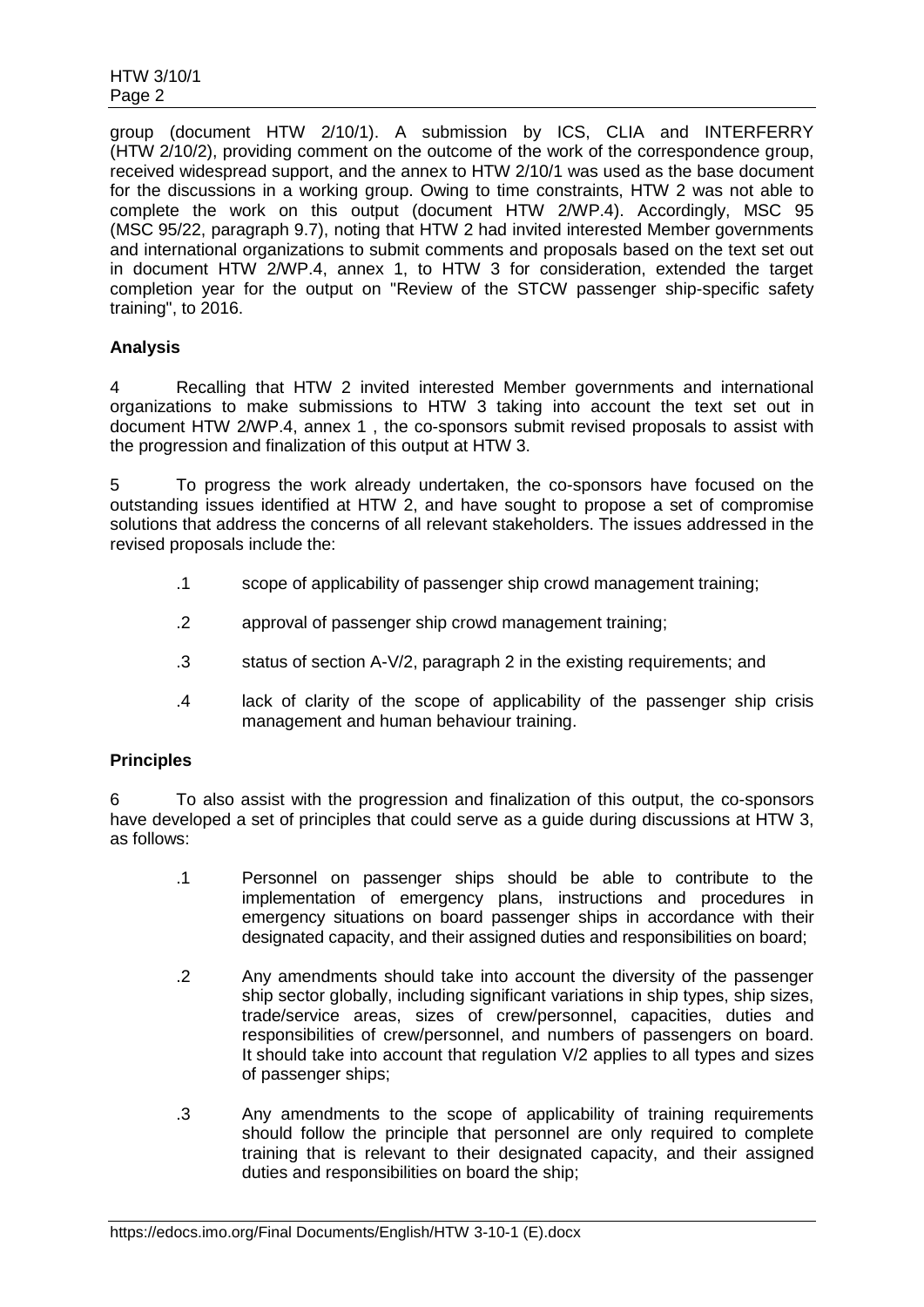- .4 Any amendments to the scope of applicability of training or familiarization requirements should avoid reducing the scope of applicability found in the existing regulation V/2 requirements;
- .5 Any amendments should avoid duplicating existing training or familiarization required in the STCW Convention and Code, and possible inconsistencies with the provisions of other IMO conventions;
- .6 Any amendments should be drafted in a clear manner that is consistent with the various formulations, terms and structure found elsewhere in the STCW Convention and Code; and
- .7 Any amendments to the scope of applicability of training requirements or the contents of training requirements should be justified based on a body of evidence or data to demonstrate that the amendments are necessary and proportionate.

### **Proposal**

7 The co-sponsors propose amendments to STCW passenger ship-specific safety training set out in the annex to this document.

8 The proposals were prepared on the basis of four distinct levels of training and familiarization, as discussed by consensus in the earlier correspondence group and agreed at HTW 2, namely.

- .1 Passenger ship emergency familiarization
- .2 Passenger ship crowd management training
- .3 Passenger ship crisis management and human behaviour training
- .4 Ro-ro passenger ship training

9 The merit of the proposed four distinct levels is that they facilitate the determination of both the scope of applicability to personnel and the specific contents of each level. Too many levels would pose problems for determining the specific content, with too few levels posing problems for ensuring personnel are only familiarized or trained on matters that are required for their designated capacity, and assigned duties and responsibilities on board the ship.

10 The four distinct levels are not hierarchical or progressive levels, but instead are designed to reflect the assigned duties and responsibilities of personnel on board passenger ships during emergency situations.

11 As advised by HTW 2, the revised proposals found in the annex to this document, take account of the text in annex 1 to document HTW 2/WP.4 by using it as a base document.

12 The co-sponsors have indicated all new insertions and deletions in the revised proposals by first accepting changes in the text of regulation V/2 that were endorsed in principle during HTW 2. Paragraphs have been renumbered to clarify referencing between sections and provisions.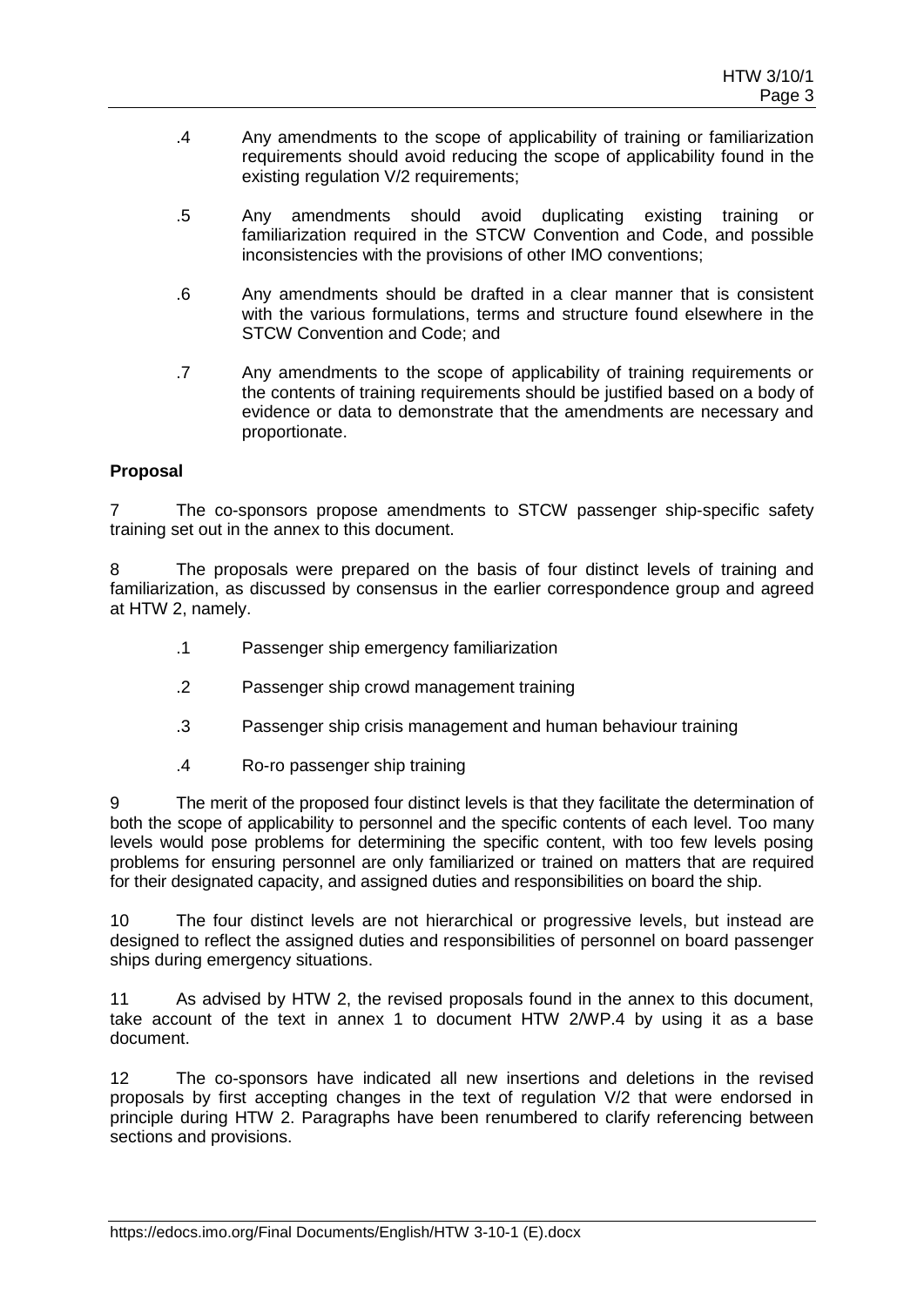#### **Features**

13 To reflect the preference of the majority of Member States and observer organizations at HTW 2, the co-sponsors have removed the word "approved" from draft regulation V/2, paragraph 5 in annex 1 to HTW 2/WP.4. The word "approved" had been placed in square brackets pending proposals for the contents of the training in part A of the Code. Given the ship-specific contents of the proposed passenger ship crowd management training, the practical difficulties that would occur with a required approval by the flag State, and also taking into account responsibilities that apply to companies under regulation I/14 of the STCW Convention and the ISM Code, the co-sponsors consider that requiring approval would not be appropriate for this level of training.

14 To address the itinerant provisions identified at HTW 2 in existing section A-V/2, paragraph 2, they have been integrated into passenger ship emergency familiarization, taking into account the need to avoid duplication. They are proposed as a set of additional areas for familiarization that would apply only to personnel providing a direct service to passengers in passenger spaces.

15 To ensure that personnel are only required to complete training that is relevant to their designated capacity, and their assigned duties and responsibilities on board the ship, the co-sponsors propose to replace the general reference to ratings with a clear specification of the ratings that should be required to complete this level of training. Passenger ship crowd management training should be completed by ratings designated on muster lists to assist passengers in emergency situations. This complements the fact that their assigned duties and responsibilities specifically would involve managing crowds of passengers in emergency situations. It also ensures that the drafting concerning applicability is consistently as clear and precise as in similar provisions elsewhere in the STCW Convention (e.g. regulation V/1-1, regulation V/1-2).

16 Noting comments at HTW 2 regarding the drafting of the applicability of passenger ship crisis management and human behaviour training, the co-sponsors consider the drafting merits further consideration. The current provision, which refers to "responsibility for the safety of passengers in emergency situations", could be mistakenly construed as meaning any person on a muster list because designation on the muster list assigns some form of responsibility for the safety passengers. Since this training level is intended for personnel in decision-making capacities regarding the safety of passengers in emergency situations, the co-sponsors propose to insert the term "immediate", which is a consistently used term in the STCW Convention and Code (regulation V/1-1, regulation V/1-2, regulation V/2, and new regulation V/3), and clearly defined (section B-V/1, and new section B-V/3). The proposal clarifies the drafting of the provision without altering the existing scope of applicability.

17 To account for the global diversity of passenger ships and services, the co-sponsors propose to insert an exemption provision, similar to those found elsewhere in the STCW Convention and Code (regulation II/3, section A-VI/1, and new section A-V/3). The purpose of this provision is to afford Administrations the discretion to consider whether a ship's size, length or character of its voyage may render the application of the full requirements of regulation V/2 unreasonable or impracticable.

### **Action requested of the Sub-Committee**

18 The Sub-Committee is invited to consider the proposed amendments set out in the annex to this document, and in particular, the principles set out in paragraph 6, and the proposal set out in paragraphs 7 to 12 above, and decide, as appropriate.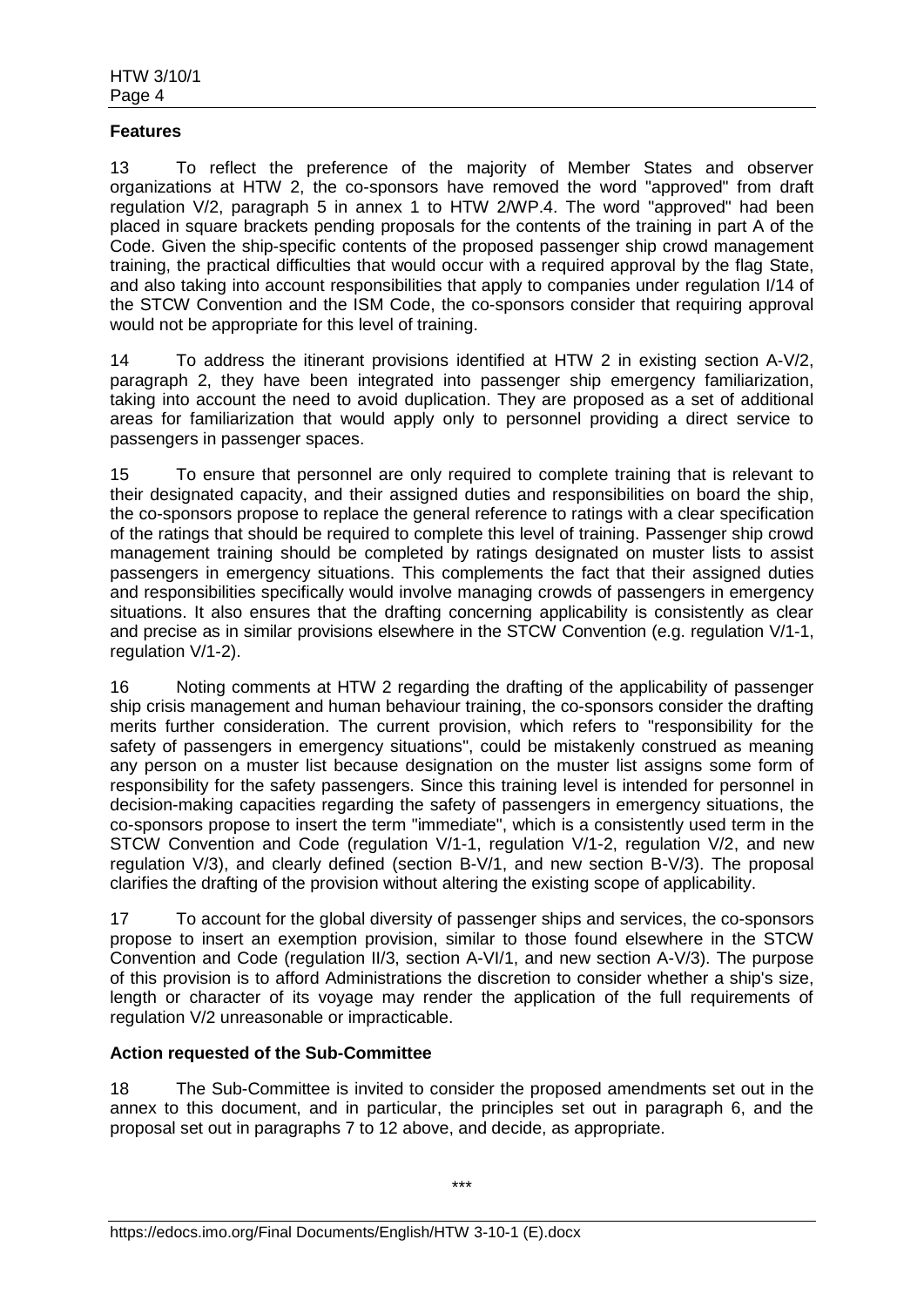# **ANNEX**

### **CHAPTER I**

### **Section A-I/14**

#### *Responsibilities of companies*

Replace existing paragraph 3, with the text as follows:

"3 Companies shall ensure that masters, officers, ratings and other personnel assigned specific duties and responsibilities on board their passenger ships shall have been appropriately familiarized in accordance with their capacity, duties and responsibilities."

"4 Companies shall also ensure that masters and officers on board all of their passenger ships take into account the guidance given in paragraphs 2.1 and 2.3 of section B-I/14 of this Code, while taking up their duties."

### **Section B-I/14**

*Guidance regarding responsibilities of companies and recommended responsibilities of masters and crew members*

Replace paragraph 2.3 as follows:

*Legislation, codes and agreements affecting passenger ships*

.3 Ability to understand and apply international and national requirements for passenger ships relevant to the ship concerned and the duties to be performed.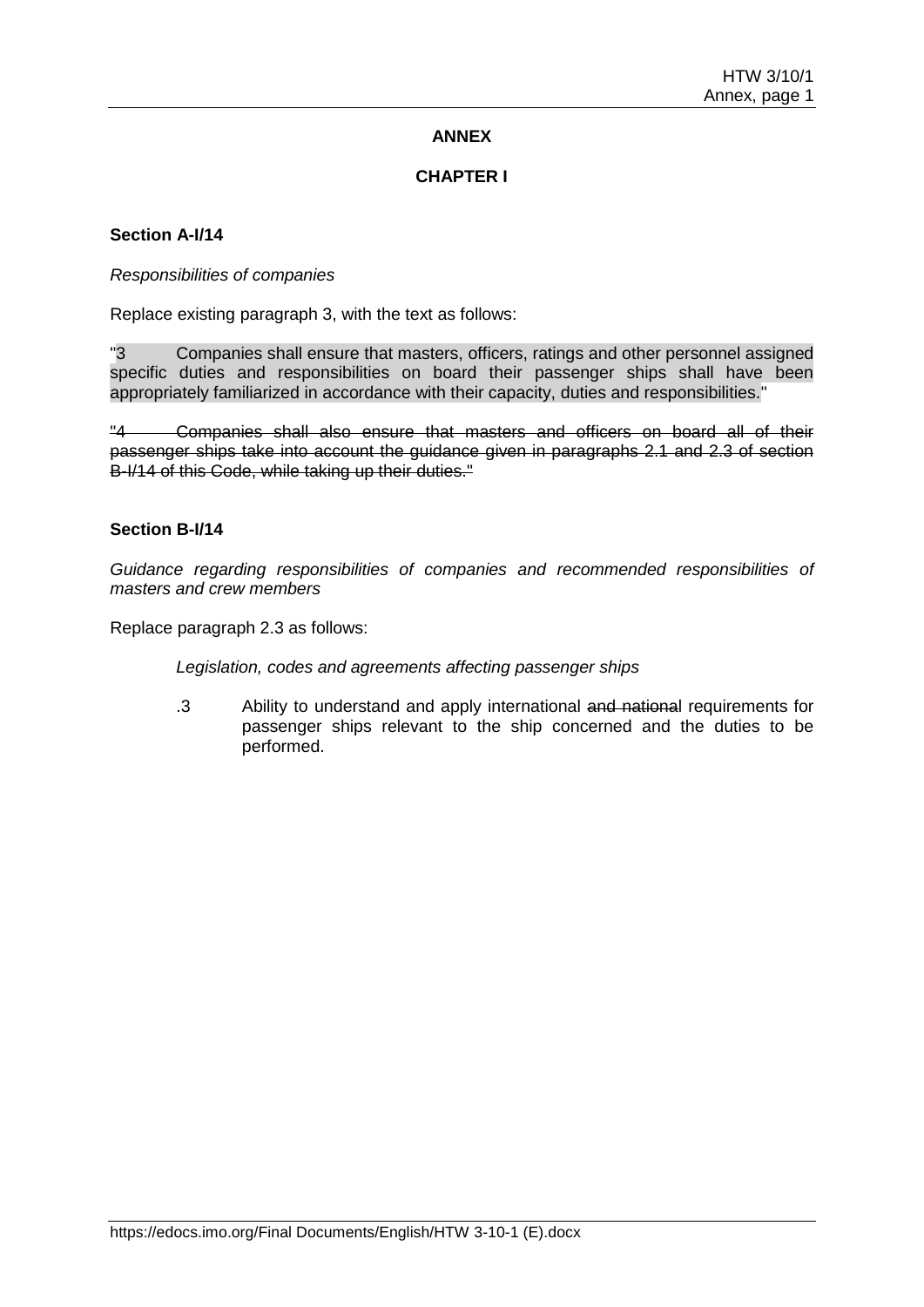# **CHAPTER V**

Special training requirements for personnel on certain types of ships

### **Regulation V/2**

*Mandatory minimum requirements for the training and qualifications of masters, officers, ratings and other personnel on passenger ships*

1 This regulation applies to masters, officers, ratings and other personnel serving on board passenger ships engaged on international voyages. Administrations shall determine the applicability of these requirements to personnel serving on passenger ships engaged on domestic voyages.

2 Masters, officers, ratings and other personnel serving on board passenger ships, shall have completed the training and familiarization required by paragraphs 4 to 7 below in accordance with their capacity, duties and responsibilities.

3 Masters, officers, ratings and other personnel who are required to be trained in accordance with paragraphs 5 to 7 below shall, at intervals not exceeding five years, undertake appropriate refresher training or be required to provide evidence of having achieved the required standard of competence within the previous five years.

4 Personnel serving on board passenger ships shall have completed passenger ship emergency familiarization appropriate to their capacity, duties and responsibilities, as specified in section A-V/2, paragraph 1 of the STCW Code. [Personnel providing direct service to passengers in passenger spaces on board passenger ships shall have completed the safety training specified in section A-V/2, paragraph 2 of the STCW Code.]

5 Masters, officers, ratings designated on muster lists to assist passengers in emergency situations, qualified in accordance with chapters II, III and VII and other personnel designated on the muster lists to assist passengers in emergency situations on board passenger ships shall have completed [approved] passenger ship crowd management training as specified in section A-V/2, paragraph 3 of the STCW Code.

6 Masters, chief engineer officers, chief mates, second engineer officers and any person designated on the muster lists as having immediate responsibility for the safety of passengers in emergency situations on board passenger ships shall have completed approved training in crisis management and human behaviour as specified in section A-V/2, paragraph 4 of the STCW Code.

7 Masters, chief engineer officers, chief mates, second engineer officers and every person assigned immediate responsibility for embarking and disembarking passengers, for loading, discharging or securing cargo, or for closing hull openings on board ro-ro passenger ships, shall have completed approved ro-ro passenger ship-specific training in accordance with their capacity, duties and responsibilities, training in passenger safety, cargo safety and hull integrity as specified in section A-V/2, paragraph 5 of the STCW Code.

8 Administrations shall ensure that documentary evidence of the training which has been completed is issued to every person found qualified in accordance with paragraphs 5 to 7 of this regulation.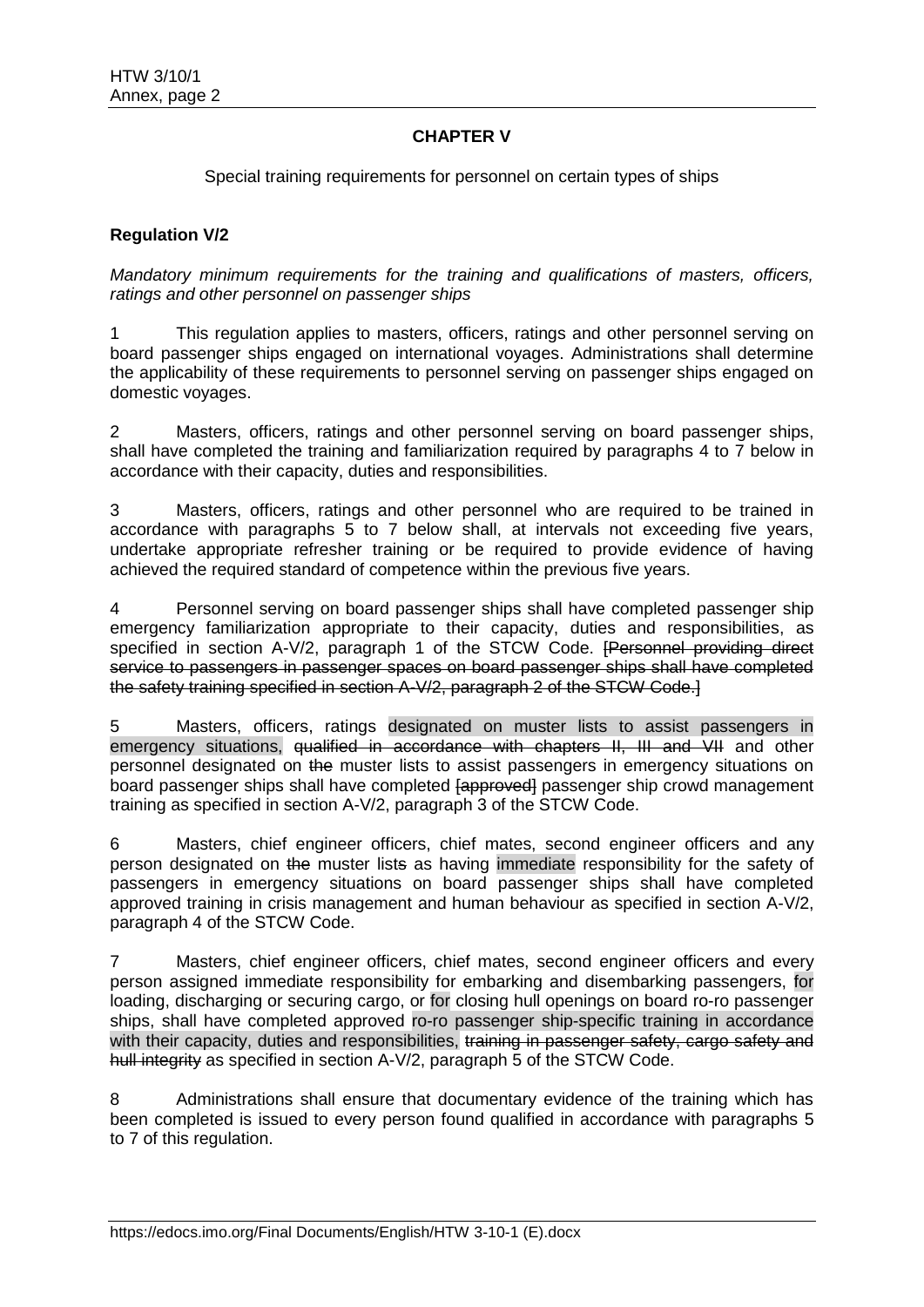# **CHAPTER V**

Standards regarding special training requirements for personnel on certain types of ships

# **Section A-V/2**

#### *Mandatory minimum requirements for the training and qualification of masters, officers, ratings and other personnel on passenger ships*

#### **Passenger ship emergency familiarization**

**1** Before being assigned to any shipboard duties, personnel serving on board passenger ships shall receive familiarization or sufficient information and instruction, in accordance with their capacity, duties and responsibilities, to be able to:

*Contribute to the implementation of emergency plans, instructions and procedures*

- .1 Familiar with:
	- .1.1 relevant general safety features aboard ship
	- .1.2 location of relevant essential safety and emergency equipment, including personal lifesaving appliances
	- .1.3 importance of personal conduct during an emergency

*Contribute to the effective communication with passengers during an emergency*

- .2 Ability to:
	- .2.1 understand emergency announcements containing safety information that may be broadcast for passengers during emergencies
	- .2.2 communicate safety information non-verbally during an emergency, such as by demonstration or hand signals

2 Before being assigned to any shipboard duties, and further to the familiarization required by section A-V/2, paragraph 1, personnel providing direct service to passengers in passenger spaces shall receive familiarization, or receive sufficient information and instruction, to be able to:

*Contribute to the effective communication with passengers during an emergency*

- .1 Familiar with:
	- .1.1 elementary vocabulary or instructions in the language or languages appropriate to the principal nationalities of passengers carried on the particular route that could provide a means of communicating with a passenger in need of assistance
	- .1.3 indicating to passengers where to find safety instructions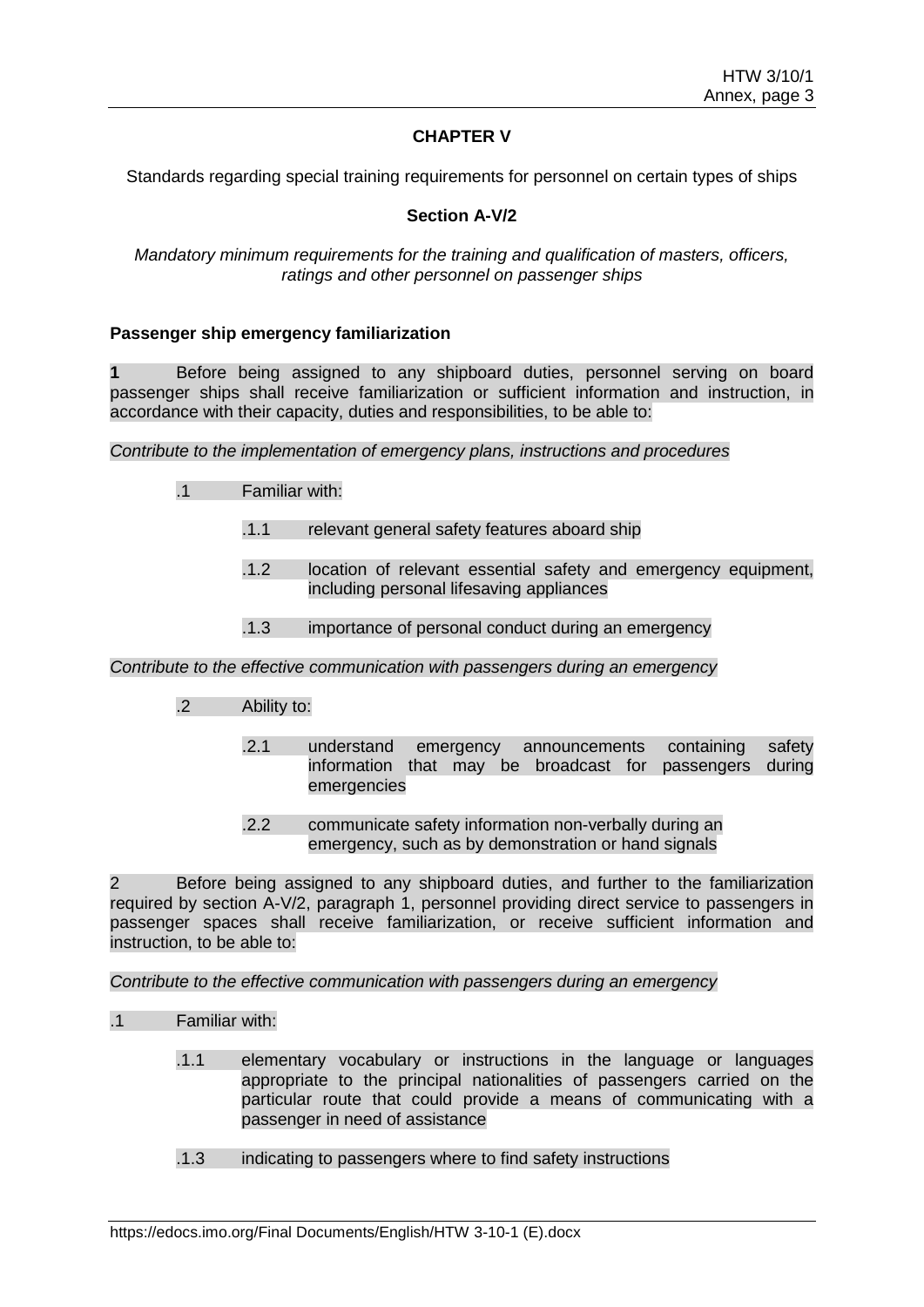*Contribute to the use of personal life-saving appliances by passengers*

.2 Familiar with:

#### .1.1 Demonstrating to passengers the use of personal life-saving appliances;

#### **Passenger ship crowd management training**

3 Masters, officers, ratings designated on the muster lists to assist passengers in emergency situations, and other personnel designated on the muster lists to assist passengers in emergency situations on board passenger ships shall:

- .1 have successfully completed the passenger ship crowd management training required by regulation V/2, paragraph 6, as set out in table A-V/2-1; and
- .2 be required to provide evidence that the required standard of competence has been achieved in accordance with the methods and the criteria for evaluating competence tabulated in columns 3 and 4 of table A-V/2-1.

#### **Passenger ship crisis management and human behaviour training**

34 Before being assigned to emergency duties, Masters, chief engineer officers, chief mates, second engineer officers and any person designated on the muster lists as having immediate responsibility for the safety of passengers in emergency situations on board passenger ships shall:

- .1 have successfully completed the approved passenger ship crisis management and human behaviour training required by regulation V/2, paragraph 6, in accordance with their capacity, duties and responsibilities, as set out in table A-V/2-2; and
- .2 be required to provide evidence that the required standard of competence has been achieved in accordance with the methods and the criteria for evaluating competence tabulated in columns 3 and 4 of table A-V/2-2.

#### **Ro-ro passenger ship training Passenger safety, cargo safety and hull integrity [training][familiarization]**

45 The passenger safety, cargo safety and hull integrity training ro-ro passenger ship training required by regulation V/2, paragraph 7, for masters, chief mates, chief engineer officers, second engineer officers and persons assigned immediate responsibility [on board ro-ro passenger ships<sup>1</sup> for embarking and disembarking passengers, for loading, discharging or securing cargo, or for closing hull openings [on board ro-ro passenger ships], shall at least ensure attainment of the abilities that are appropriate to their capacity, duties and responsibilities as follows:

*\*Existing list of elements linked to this paragraph remains without amendment as found in current section A-V/2, paragraph 4, of the STCW Code.*

# **Exemptions**

6 The Administration may, in respect of ships that are engaged on short international voyages or that do not have passenger accommodations or that do not engage on overnight voyages, if it considers that a ship's size, length or character of its voyage are such as to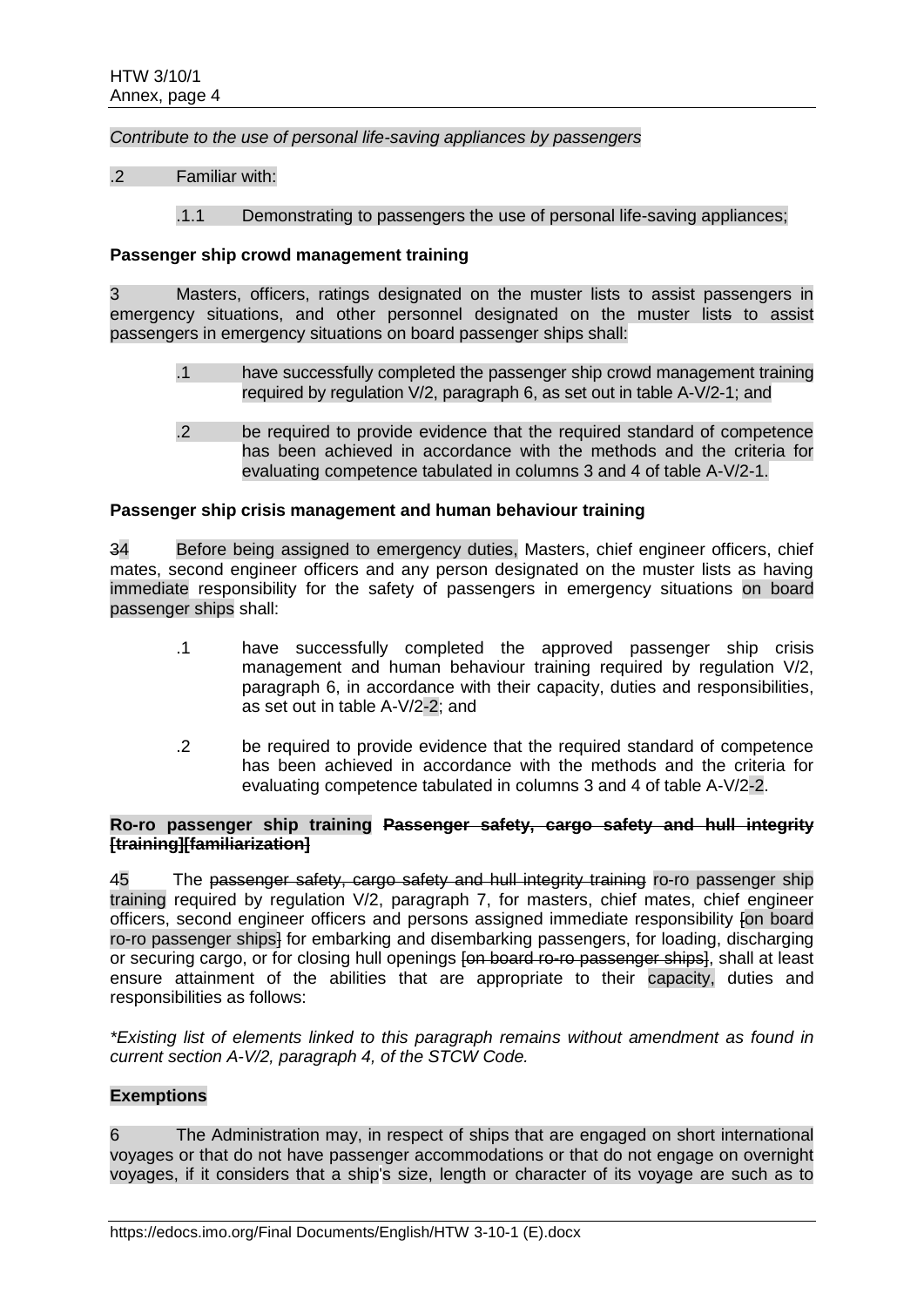render the application of the full requirements of this section unreasonable or impracticable, exempt the seafarers on such a ship or class of ships from some of the requirements, bearing in mind the safety of people on board, the ship and property and the protection of the marine environment.

# **Table** *A-V/2-1*

### **Specification of minimum standard of competence in passenger ship crowd management training**

| <b>Column 1</b>                                                                                               | <b>Column 2</b>                                                                                                                                                                                                                                                                                                                                                                                                                                                                                                                 | <b>Column 3</b>                                                                     | <b>Column 4</b>                                                                                                                                                                              |
|---------------------------------------------------------------------------------------------------------------|---------------------------------------------------------------------------------------------------------------------------------------------------------------------------------------------------------------------------------------------------------------------------------------------------------------------------------------------------------------------------------------------------------------------------------------------------------------------------------------------------------------------------------|-------------------------------------------------------------------------------------|----------------------------------------------------------------------------------------------------------------------------------------------------------------------------------------------|
| <b>Competence</b>                                                                                             | Knowledge, understanding<br>and proficiency                                                                                                                                                                                                                                                                                                                                                                                                                                                                                     | <b>Methods for</b><br>demonstrating<br>competence                                   | <b>Criteria for</b><br>evaluating<br>competence                                                                                                                                              |
| Contribute to<br>shipboard<br>emergency<br>plans and<br>procedures to<br>muster and<br>evacuate<br>passengers | Knowledge of shipboard<br>emergency plans, instructions<br>and procedures related to the<br>management and evacuation of<br>passengers<br>Knowledge of relevant<br>equipment to be used to deal<br>with passengers in an<br>emergency situation<br>Knowledge of passenger muster<br>lists and emergency instructions                                                                                                                                                                                                            | Assessment of evidence<br>obtained from training<br>and/or instruction              | <b>Actions taken</b><br>conform with<br>emergency plans,<br>instructions and<br>procedures                                                                                                   |
| <b>Assist</b><br>passengers<br>proceed to<br>muster and<br>embarkation<br>stations                            | Ability to give clear and<br>reassuring orders<br>Ability to manage passengers in<br>corridors, staircases and<br>passageways;<br>Importance of maintaining<br>escape routes clear of<br>obstructions;<br>Knowledge of methods for the<br>evacuation of disabled persons<br>and persons needing special<br>assistance<br>Knowledge of methods of<br>searching passenger<br>accommodation spaces<br>Ability to disembark passengers,<br>with special attention to disabled<br>persons and persons needing<br>special assistance. | Assessment of evidence<br>obtained from practical<br>training and/or<br>instruction | <b>Actions taken</b><br>conform with<br>emergency plans,<br>instructions and<br>procedures<br><b>Actions assist</b><br>passengers<br>proceeding to<br>muster and<br>embarkation<br>stations. |